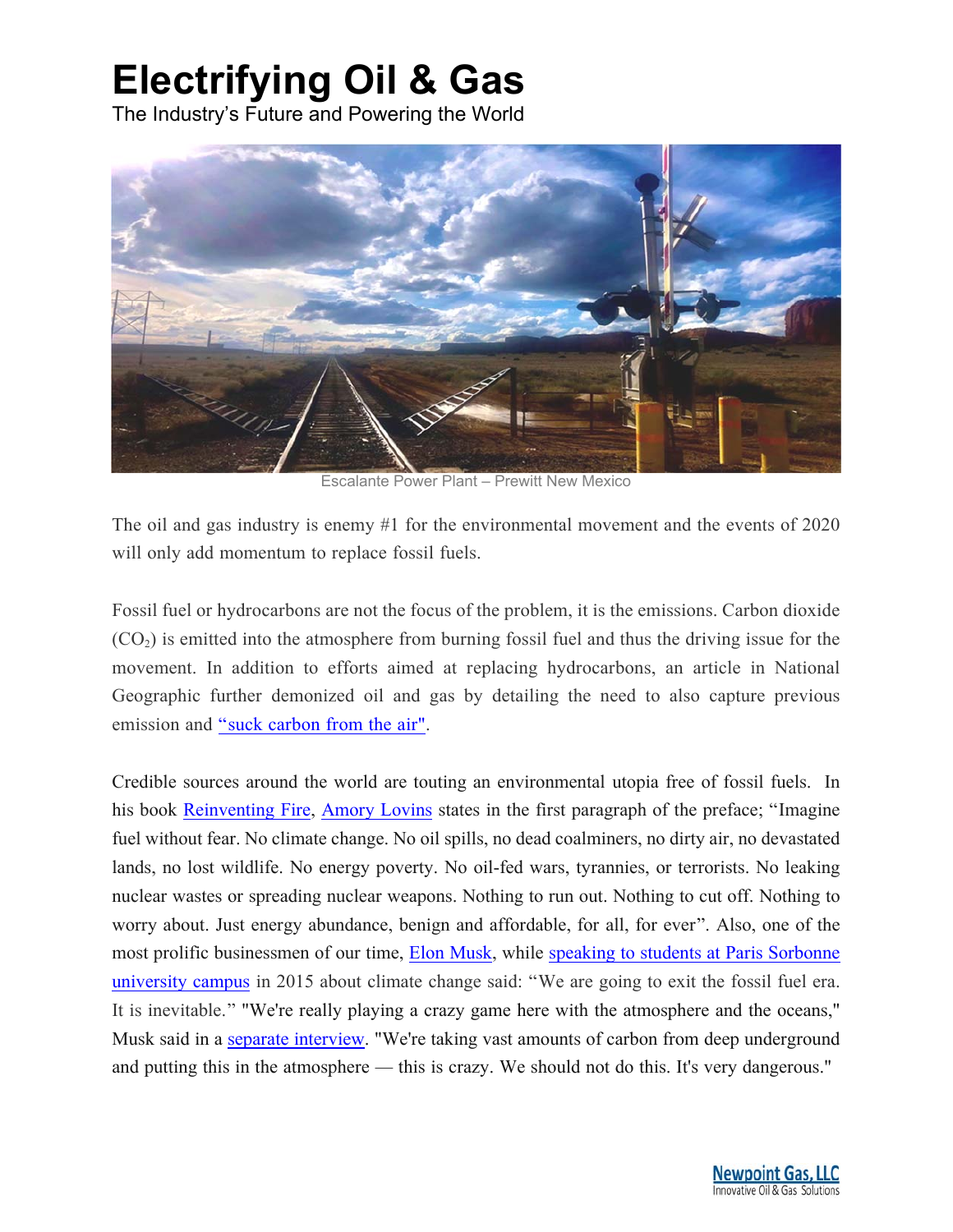The industry and those who support it may discount the validity of the above comments, but the reality is, momentum is against us.

The time for change is here.

#### Winners and Losers

Change is thwarted by what economists' call "loss aversion." Which is a tendency to avoid a "possible loss" by sticking to the status quo, rather than risk a "possible gain" by opting for change.

Coal may be dead, but by adapting sustainable processes and technologies, oil and gas is in position to prosper.

US production hit record levels in 2019, with natural gas production exceeding 100,000 million cubic feet per day and crude oil exceeding 12,000,000 barrels per day. With these vast hydrocarbon reserves and production capacity, the industry is perfectly positioned to lead the world in the direction of sustainable energy production. By adapting processes that capture the energy contained in hydrocarbons without emitting methane and the carbon rich exhaust into the atmosphere the industry can revolutionize oil and gas as well as electric power generation. Without change, renewable energy sources and power storage technologies will continue to

advance and capture market share. Investments in these technologies will further reduce the value of our vast oil and gas reserves.

#### Zero Emission Oil and Gas Production

The current focus of the environmental movement isn't against the energy created from fossil fuel, but the carbon emissions created during production and consumption of the hydrocarbons.

Step #1 to owning the future requires the industry adapt process and technologies that eliminate all emissions' and waste at the site of production. By capturing every molecule of hydrocarbons produced at the wellhead, revenue is increased and the first hurdle against oil and gas production is cleared.

#### Blue Hydrogen Power Generation

Definition of hydrogen by source: In an article The clean hydrogen future has already begun published by IEA sources are defined as followed:

Grey Hydrogen - it's mainly produced industrially from natural gas, which generates significant carbon emissions.

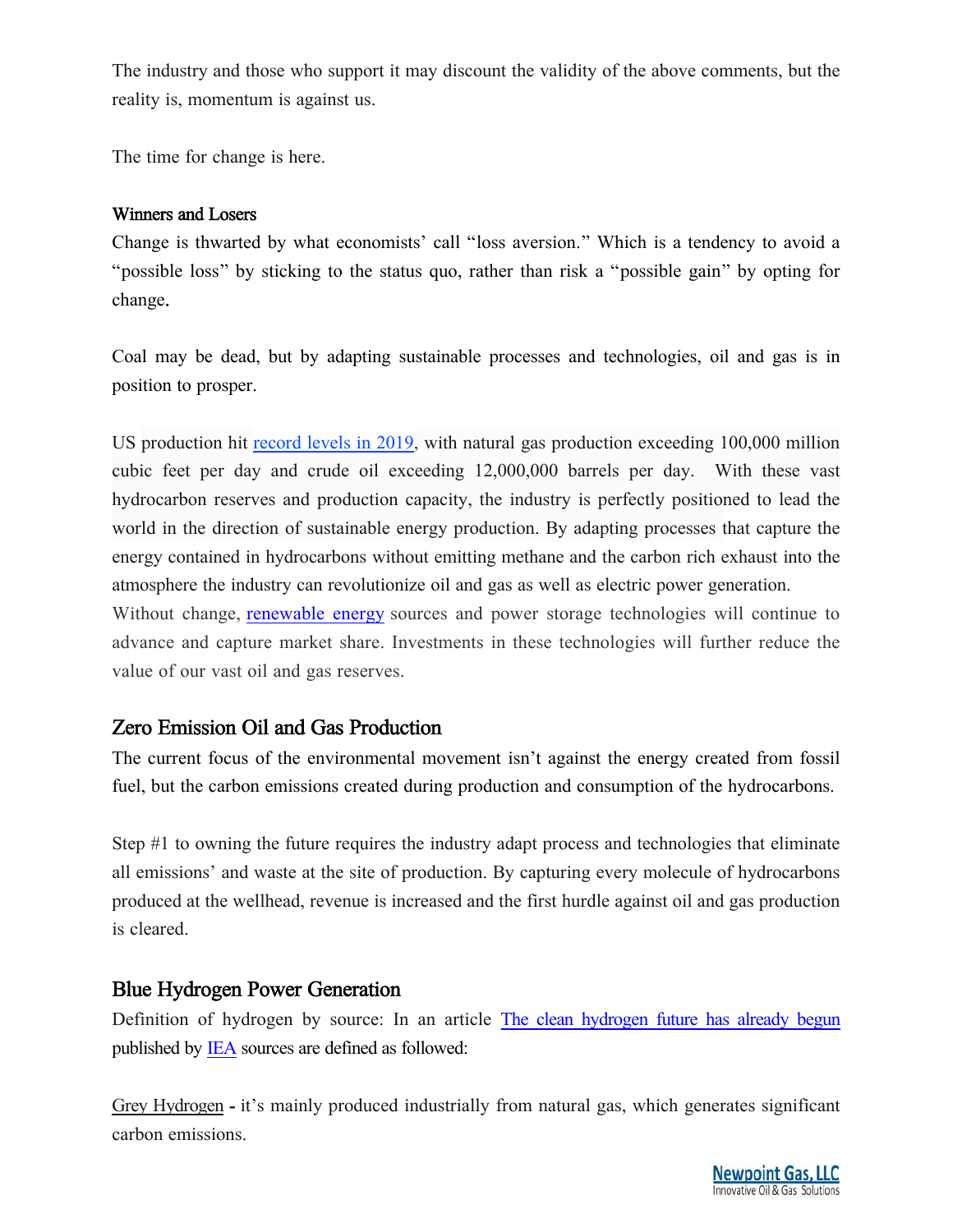Blue Hydrogen - A cleaner version is "blue" hydrogen, for which the carbon emissions are captured and stored, or reused.

Green Hydrogen - The cleanest one of all is "green" hydrogen, which is generated by renewable energy sources without producing carbon emissions in the first place.

Remember the excitement a few years ago about hydrogen? The lightest element on the periodic table was being touted as THE solution for future energy needs in everything from handheld devices to high rise buildings.

Well things are moving forward again on hydrogen fuel. As detailed in an article by John Parnell, California has been pushing to decarbonize its energy supply, and Mitsubishi Hitachi Power Systems (MHPS), in partnership with Utah-based Magnum Development, is to play a key role in developing a hydrogen-based renewable energy storage complex that could enable continued decarbonization of the West. In the Forbes article, the project, known as Advanced Clean Energy Storage (ACES), will be the first utility-scale renewable hydrogen creation, storage and transmission project.

In the same interview as quoted above Elon Musk called the ongoing use of fossil fuels "an insane experiment" and called for humanity to speed up the adoption of sustainable energy sources to replace them. The key word in that quote is "sustainable".

**Sustainable energy** is the practice of using energy in a way that "meets the needs of the present without compromising the ability of future generations to meet their own needs."

**Renewable energy** is energy that is collected from renewable resources, which are naturally replenished on a human timescale, such as sunlight, wind, rain, tides, waves, and geothermal heat.

It is obvious, sustainable energy is different than renewable energy and blue hydrogen is sustainable. Using blue hydrogen as fuel for electric power generation and clean water production, the second hurdle against oil and gas utilization is cleared.

## "The best way to predict the future is to create it" a quote attributed to Abraham Lincoln.

#### Sustainable Oil & Gas Production

Sustainable hydrocarbon production and utilization become possible when viewed with a "Vision of Solution" to eliminate emissions. After the problem of carbon emissions from hydrocarbons

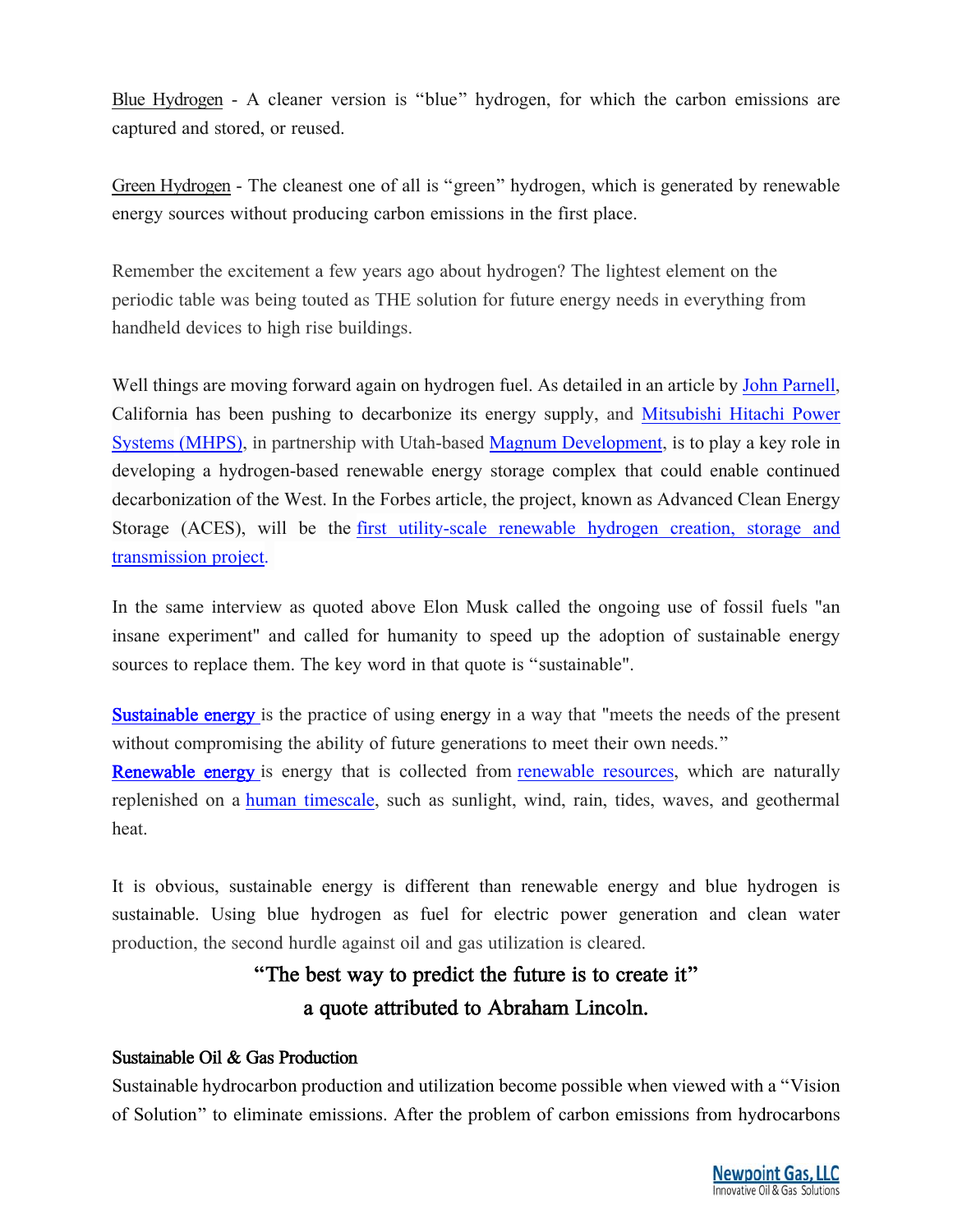was fully defined, our company immediately transitioned to understanding why it occurs. A vision of solution is the process of learning "why" and developing "how" the problem is solved. Closing the loop of waste and emissions requires the creation of value at each point waste occurs and minimizing the expense associated with emissions.

Production Shrink / Production Loss

Tank Vapors / Vapor Recovery Requirements

### -ZERO-

- Methane & Process Emissions
- ◆ Flare Gas / Gas Combustors

The Well Site of the Future is built around the concept that zero-emission oil and gas production is not only possible but profitable. Through our research of phase characteristics and the application of these physical properties to hydrocarbon molecules lead to the identification of Flash Gas. With this knowledge our company developed the solution-based technologies and IP of DPNG™ and Compact Fractionation™. These technologies establish a benchmark and prove the feasibility of Zero-Emission / No-Flare oil and gas production.

#### Clean Water & Sustainable Hydrocarbon Electric Power Generation

Most of us didn't realize that there is another byproduct produced when hydrocarbons are burned in addition to the  $CO_2$  which is pure  $H_2O$  or clean water.

This electric power generator and water production process converts zero-emission natural gas into hydrogen. In this challenging time of global water scarcity and increasing demand for energy, innovative technology utilizes the worlds abundant supply of responsibly produced and transported hydrocarbons as a low-carbon energy source. Newpoint's approach, XCarbon Power, see 2019 press release, converts methane and other gaseous hydrocarbons into hydrogen. The carbon dioxide produced is sequestered and/or used in manufacturing which is why this hydrogen source is referred to as blue hydrogen. Newpoint is committed to the implementation of this sustainable technology on an economically and environmentally full system basis.

- $\bullet$  Eliminates CO<sub>2</sub>, CO & VOC emissions
- Produces purified water
- Provides a zero-emission electrical power source
- Creates a feasible hydrogen fuel source
- $\triangleleft$  Reduces the cost of CO<sub>2</sub> sequestration or reuse

#### Proven Technologies All in Service Today

Nothing described in this paper is a "black box" nor is it untested technology. The equipment we use in our sustainable hydrocarbons work were developed by ourselves or others and have been in service 10 or more years. The reason the concept is novel is based on the method Newpoint used to apply these technologies.